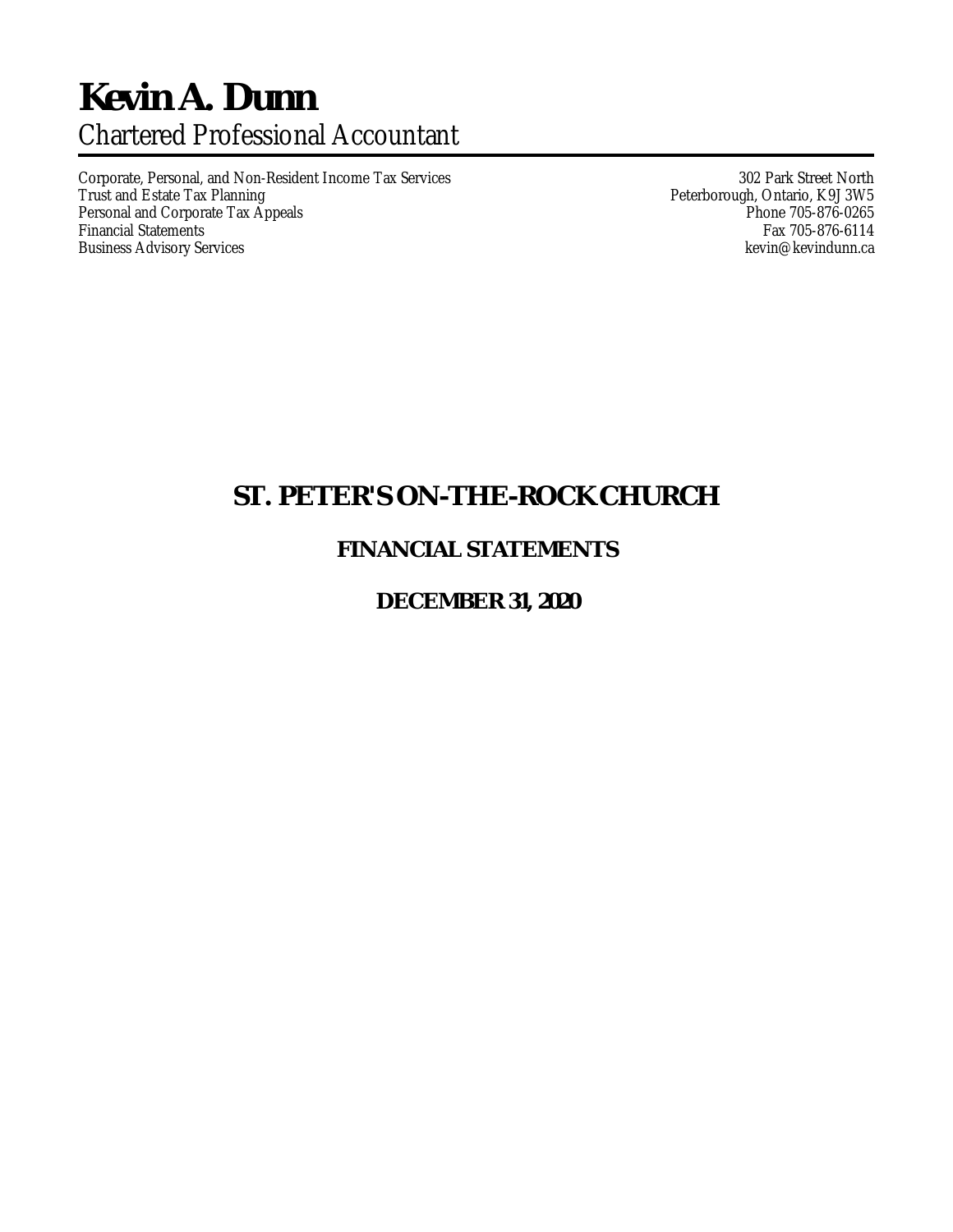# **Kevin A. Dunn Chartered Professional Accountant**

Corporate, Personal, and Non-Resident Income Tax Services 302 Park Street North Trust and Estate Tax Planning **Peterborough, Ontario, K9J 3W5** Peterborough, Ontario, K9J 3W5 Personal and Corporate Tax Appeals **Phone 705-876-0265** Financial Statements Fax 705-876-6114 Business Advisory Services **and Services** kevindunn.ca

## **Notice To Reader**

Based on the information provided by management, I have compiled the statement of financial position of St. Peter's On-The-Rock Church as at December 31, 2020 and the statement of operations and changes in net assets for the year then ended.

I have not performed an audit or a review engagement in respect of these financial statements and, accordingly, I express no assurance thereon.

Readers are cautioned that these statements may not be appropriate for their purposes.

June 29, 2021 Kevin A Dunn, CPA, CA Peterborough, Ontario Chartered Professional Accountant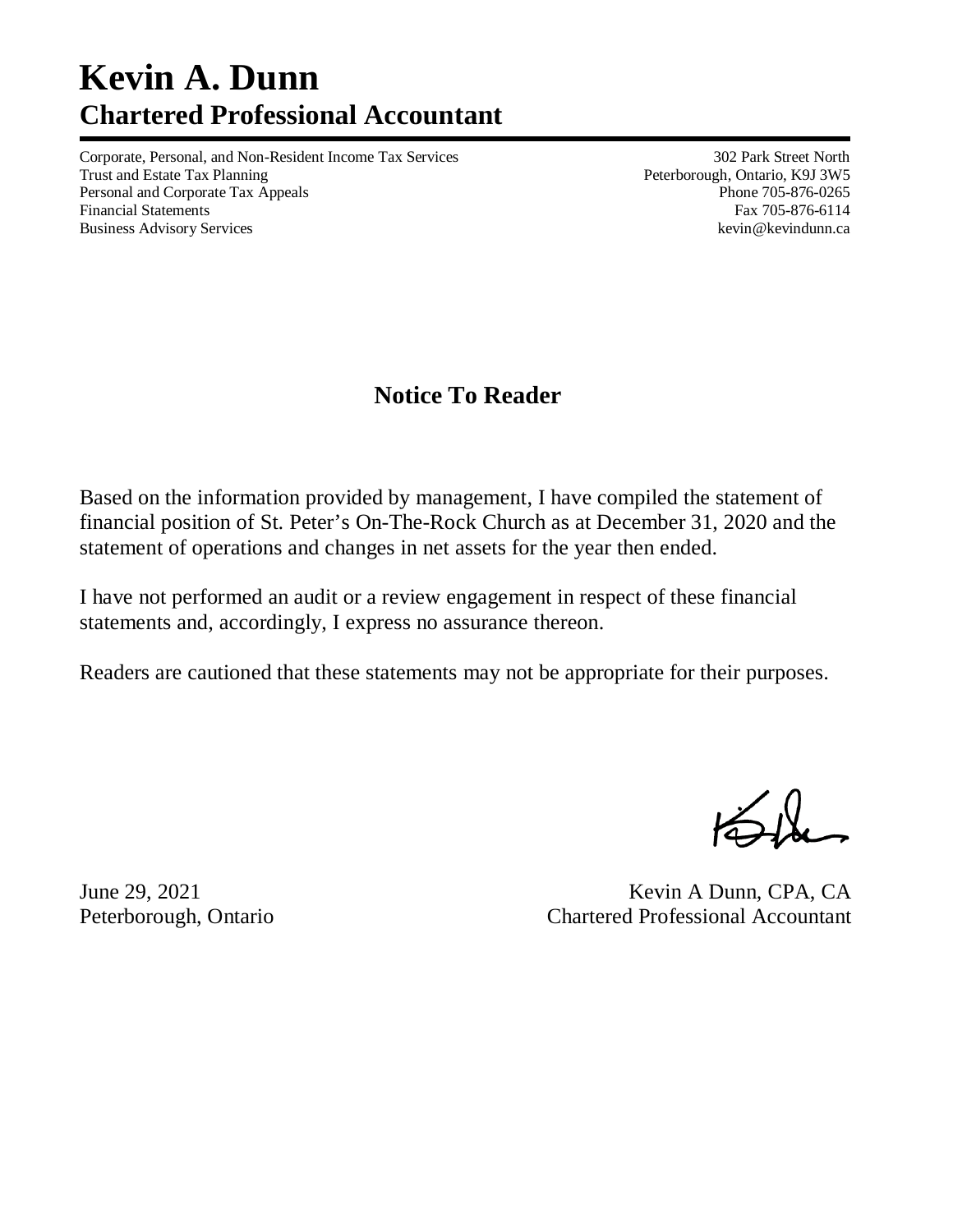### ST. PETER'S ON-THE-ROCK CHURCH Statement of Financial Position December 31, 2020

|                                | 2020    | 2019    |
|--------------------------------|---------|---------|
| <b>ASSETS</b>                  |         |         |
| Cash                           | 41,646  | 49,023  |
| Investments (at cost) (Note 1) | 143,230 | 142,553 |
| Accounts receivable            | 4,267   | 1,949   |
|                                | 189,143 | 193,525 |
|                                |         |         |
| <b>NET ASSETS</b>              |         |         |
| Operating account              | 9,480   | 21,832  |
| Capital account                | 17,454  | 15,738  |
| General endowment              | 118,735 | 117,373 |
| Memorial account               | 15,878  | 11,515  |
| Music endowment                | 27,237  | 26,209  |
| Music account                  | 359     | 858     |
|                                | 189,143 | 193,525 |

### Unaudited - See Notice To Reader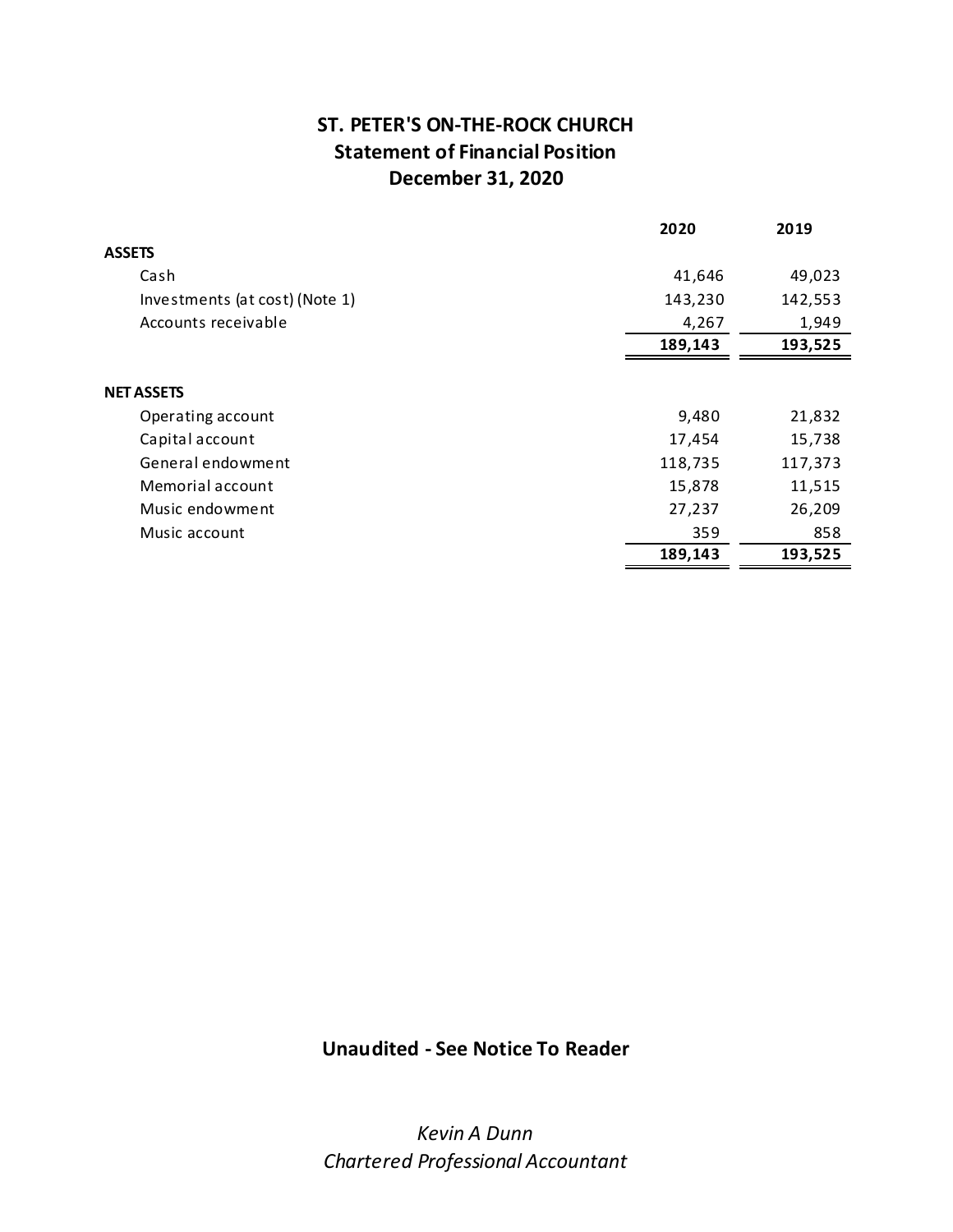### ST. PETER'S ON-THE-ROCK CHURCH Statement of Changes in Net Assets For the year ended December 31, 2020

|                                           | <b>General Account</b> | <b>Capital Account</b> | <b>Memorial</b><br>Account | General<br>Endowment | <b>Music</b><br>Endowment | <b>Music Account</b> | Total    | 2019     |
|-------------------------------------------|------------------------|------------------------|----------------------------|----------------------|---------------------------|----------------------|----------|----------|
| Opening account balances                  | 21,832                 | 15,738                 | 11,515                     | 117,373              | 26,209                    | 858                  | 193,525  | 129,690  |
| Net income and donations for the year     | (5, 726)               | 77                     | 15,150                     | 1,397                | 1,023                     | (499)                | 11,422   | 70,711   |
| Capital expenditures<br>- upgrade cottage |                        | (15,804)               |                            |                      |                           |                      | (15,804) | (6, 876) |
| Inter-account transfers                   | (6,626)                | 17,443                 | (10, 787)                  | (35)                 | 5                         |                      |          |          |
| Closing account balances                  | 9,480                  | 17,454                 | 15,878                     | 118,735              | 27,237                    | 359                  | 189,143  | 193,525  |

### Unaudited - See Notice To Reader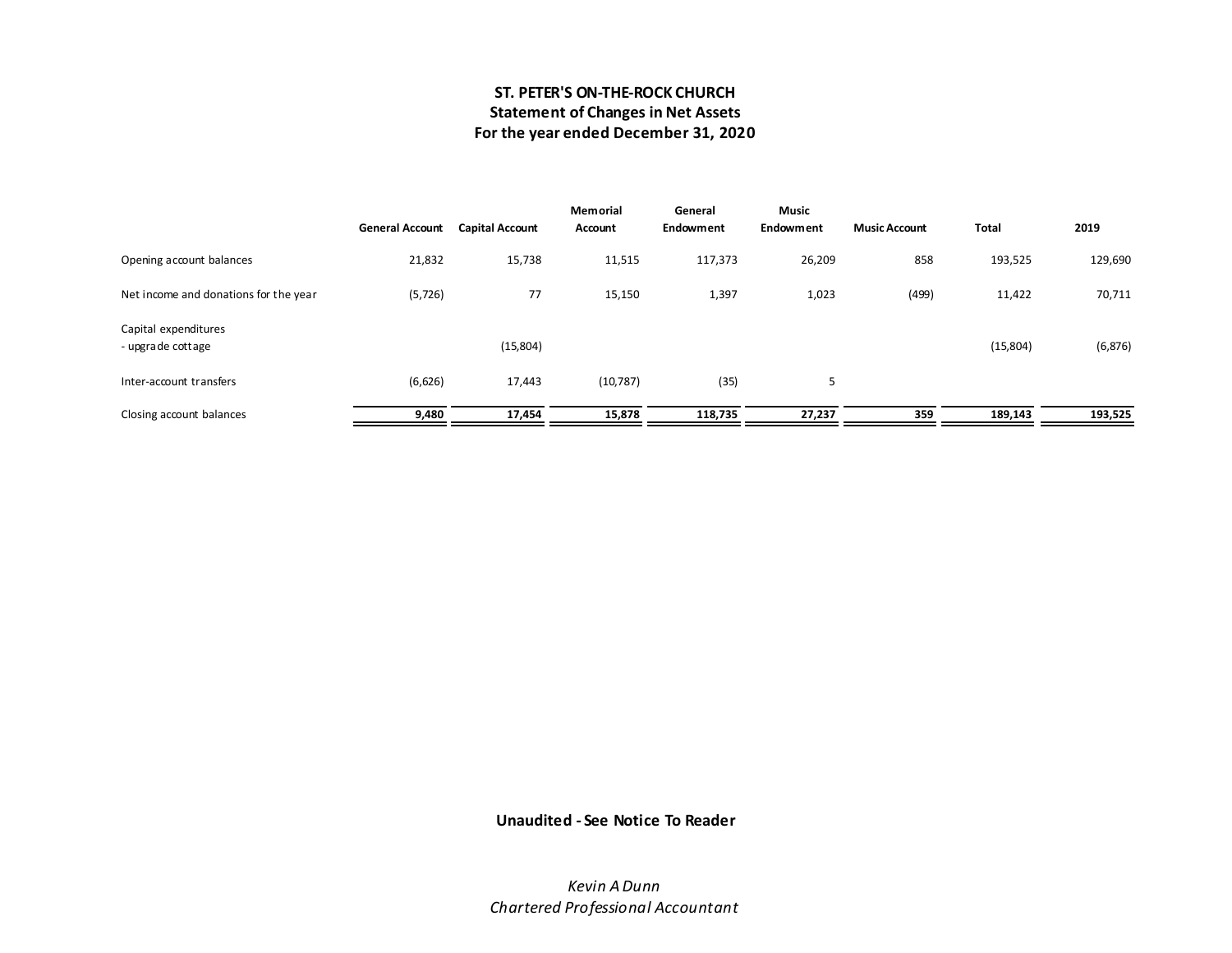#### ST. PETER'S ON-THE-ROCK CHURCH Statement of Operations For the year ended December 31, 2020

|                                              |                 |                 | <b>Memorial</b> | General   | Music                    |                      |              |                          |
|----------------------------------------------|-----------------|-----------------|-----------------|-----------|--------------------------|----------------------|--------------|--------------------------|
|                                              | General Account | Capital Account | Ac count        | Endowment | <b>Endowment</b>         | <b>Music Account</b> | <b>Total</b> | 2019                     |
| <b>Donations</b>                             |                 |                 |                 |           |                          |                      |              |                          |
| Receipted                                    | 39,655          |                 | 15,430          |           |                          |                      | 55,085       | 97,225                   |
| Non-receipted                                |                 |                 |                 |           |                          |                      |              | 3,943                    |
|                                              | 39,655          |                 | 15,430          |           |                          | ---                  | 55,085       | 101,168                  |
| Investmentincome                             |                 |                 |                 |           |                          |                      |              |                          |
| Investment income                            |                 | 77              | 57              | 3,202     | 1,023                    | 1                    | 4,359        | 5,173                    |
| <b>Total Donations and Investment Income</b> | 39,655          | 77              | 15,487          | 3,202     | 1,023                    | 1                    | 59,445       | 106,341                  |
| <b>Expenses</b>                              |                 |                 |                 |           |                          |                      |              |                          |
| Church expenses                              | 17,682          |                 |                 |           |                          |                      | 17,682       | 12,382                   |
| Administration                               | 3,054           |                 |                 |           |                          |                      | 3,054        | 2,686                    |
| Utilities, taxes, & insurance                | 6,254           |                 |                 |           |                          |                      | 6,254        | 5,185                    |
| Fundraising expenses                         | 6,607           |                 |                 |           |                          |                      | 6,607        | $\overline{\phantom{a}}$ |
| Property expenses                            | 8,076           |                 |                 |           |                          |                      | 8,076        | 10,974                   |
| Cottage expenses                             | 3,707           |                 |                 |           |                          |                      | 3,707        | 3,054                    |
| Music fund bursary                           |                 |                 |                 |           |                          | 500                  | 500          | 300                      |
| <b>Bank charges</b>                          |                 |                 | 337             | 1,805     |                          |                      | 2,142        | 1,049                    |
|                                              | 45,381          |                 | 337             | 1,805     | $\overline{\phantom{a}}$ | 500                  | 48,023       | 35,630                   |
| Net income and donations for the year        | (5, 726)        | 77              | 15,150          | 1,397     | 1,023                    | (499)                | 11,422       | 70,711                   |

Unaudited - See Notice To Reader